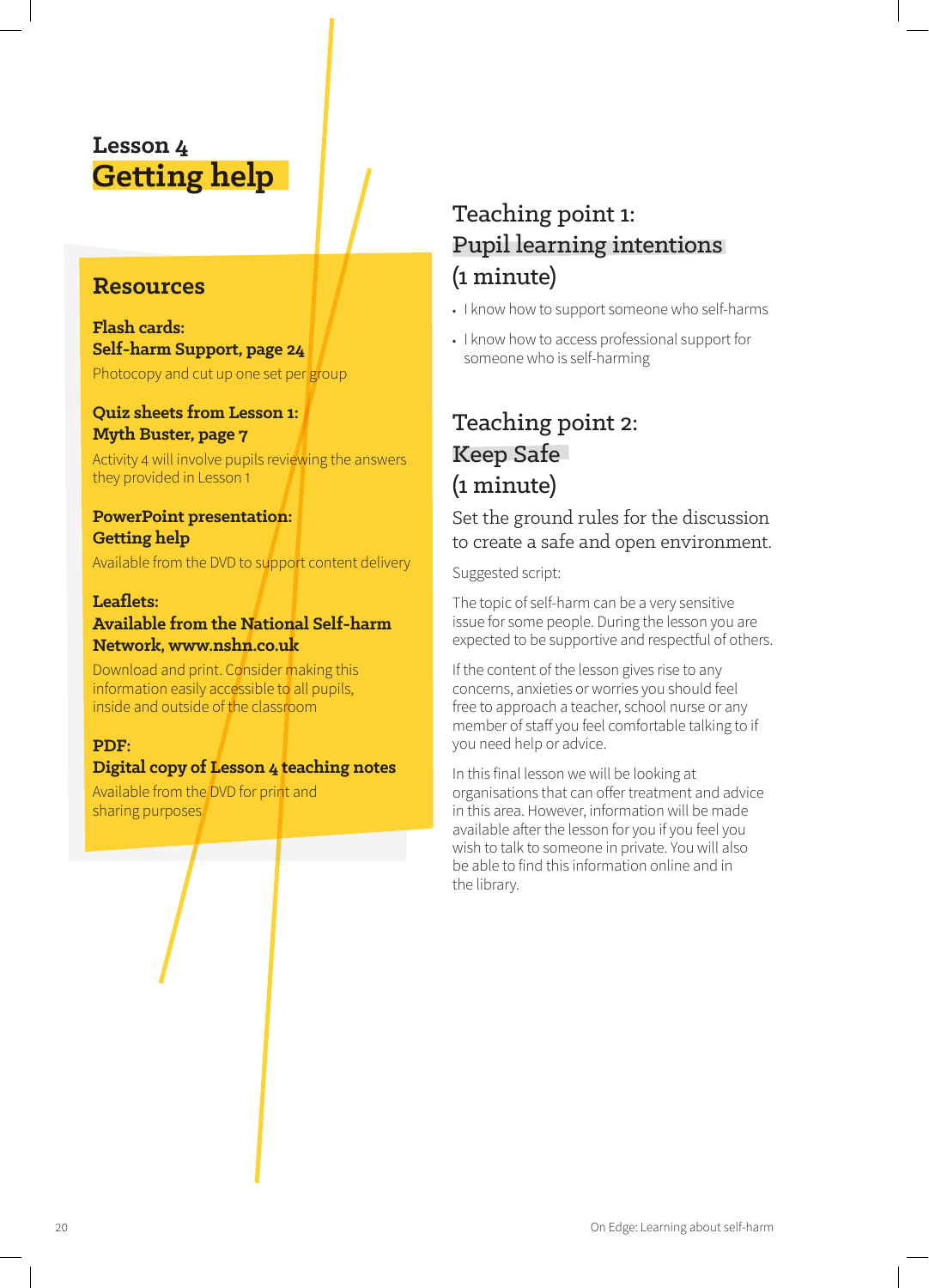## Teaching point 3: Quick recap (2 minutes)

Before beginning Activity 1, ask pupils what they remember from Lessons 1, 2 and 3?

This exercise will allow you to assess if the learning intentions from the previous lessons have been achieved. Use the following prompts if necessary:

- **•** What is the definition of a stereotype?
- **•** What types of life events can lead to self-harm?
- **•** How and why was Millie self-harming?
- **•** What was Dean's story? Who tried to help him?

### **Activity 1: Discussion (10 minutes)**

The aim of Activity 1 is to build awareness of where pupils can get help if they or someone they know is self-harming.

Thinking back to Millie and Dean's stories, ask the class to suggest what they might have done to help them both and to give examples of the different people or services Millie and Dean could have turned to for help.

Write a list on the board or flipchart and save for later as these suggestions will be revisited as part of Activity 3.

If helplines are not discussed, highlight that they can be a useful resource, which will be discussed more fully later.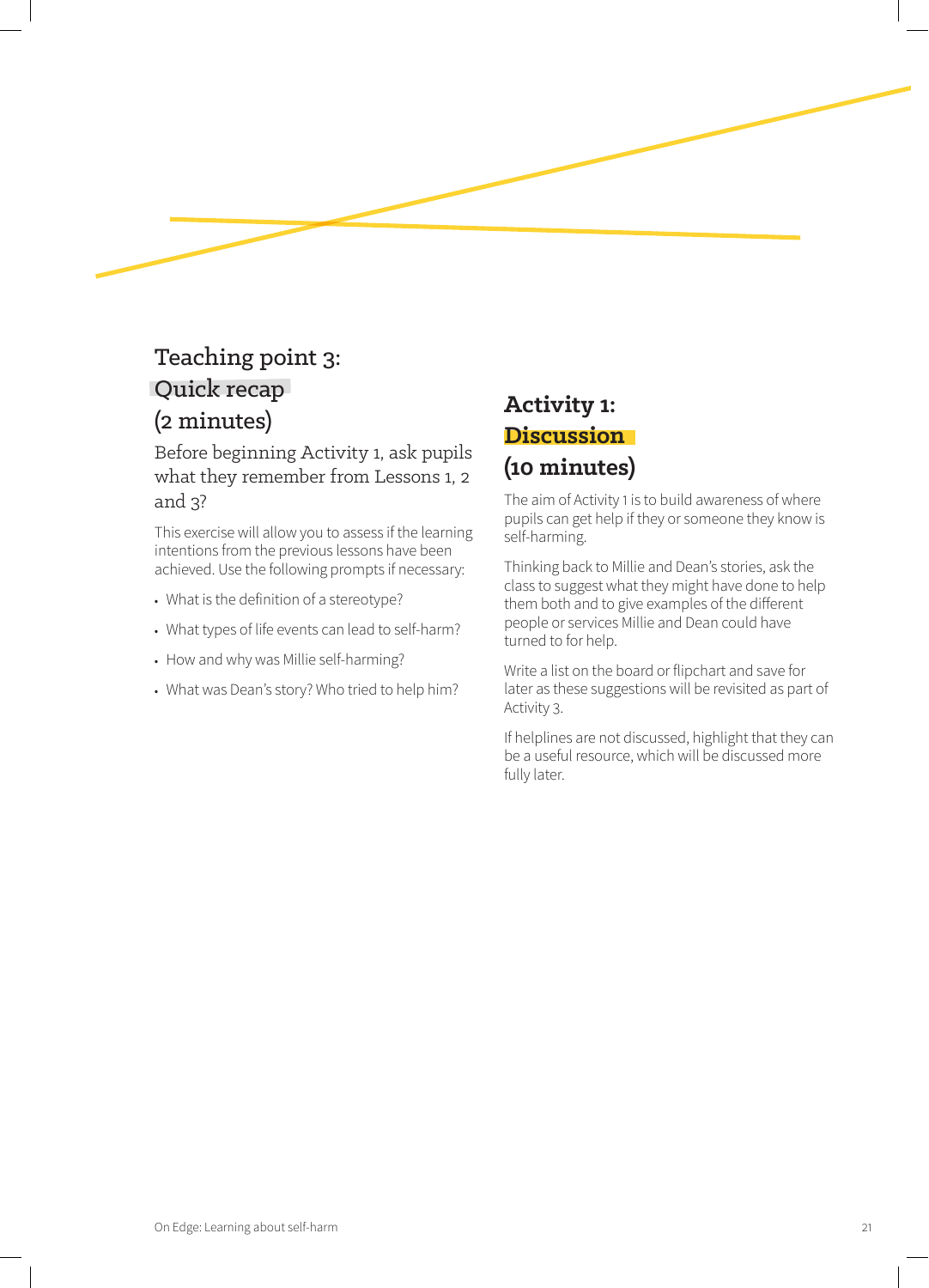# Teaching notes:

# Support strategies

Read prior to commencing Activity 2 with pupils

The purpose of Activity 2 is to make pupils aware of the ways in which they can support someone who is self-harming. To guide pupils through the activity, the reasoning behind why each strategy might be helpful or unhelpful is given below.

| Helpful                                                                                                                                                                                                                                                                                | Unhelpful                                                                                                                                                                                                                                                                                          |
|----------------------------------------------------------------------------------------------------------------------------------------------------------------------------------------------------------------------------------------------------------------------------------------|----------------------------------------------------------------------------------------------------------------------------------------------------------------------------------------------------------------------------------------------------------------------------------------------------|
| <b>Talk to them</b><br>This is a way to gain trust and they may open up<br>to you.                                                                                                                                                                                                     | Tell them to stop it<br>If they could they would already have done so.                                                                                                                                                                                                                             |
| Tell a responsible adult<br>Only with the persons consent or prior<br>knowledge; Offer to help them to decide on a<br>suitable person and to go with them.                                                                                                                             | Tell their friends so you can all help together<br>They have chosen to talk to you not necessarily<br>their other friends. You should not break this<br>trust.                                                                                                                                     |
| <b>Listen to them</b><br>Often when someone is using self-harm they feel<br>ashamed, angry or guilty about their behaviour<br>and this can lead to them feeling more isolated<br>and alone. By giving them your time and<br>attention you are letting them know they are<br>not alone. | Talk to their parents about it<br>They have chosen to talk to you not their<br>parents. You should not break this trust. Do<br>however encourage them to consider telling<br>their parents and offer to accompany them.                                                                            |
| <b>Find out information for them</b><br>Such as where to go to locally for support, useful<br>websites and helplines.                                                                                                                                                                  | Ask to see their injuries<br>Those who self-harm often experience feelings<br>of shame and guilt afterwards, asking to see<br>their injuries will only add to this. You can<br>encourage them to seek medical help if they<br>think their injuries need attention.                                 |
| <b>Encourage them to get professional help</b><br>You can offer to go with them. It is important not<br>to take on the burden of helping someone on<br>your own as this could affect your own health<br>and wellbeing.                                                                 | Tell them to keep their injuries covered up<br>Again this may add to the person's sense of<br>shame about their actions. They may also feel<br>judged by you. If the person is allowing their<br>injuries to be seen it may also mean they are at<br>a stage where they are ready to receive help. |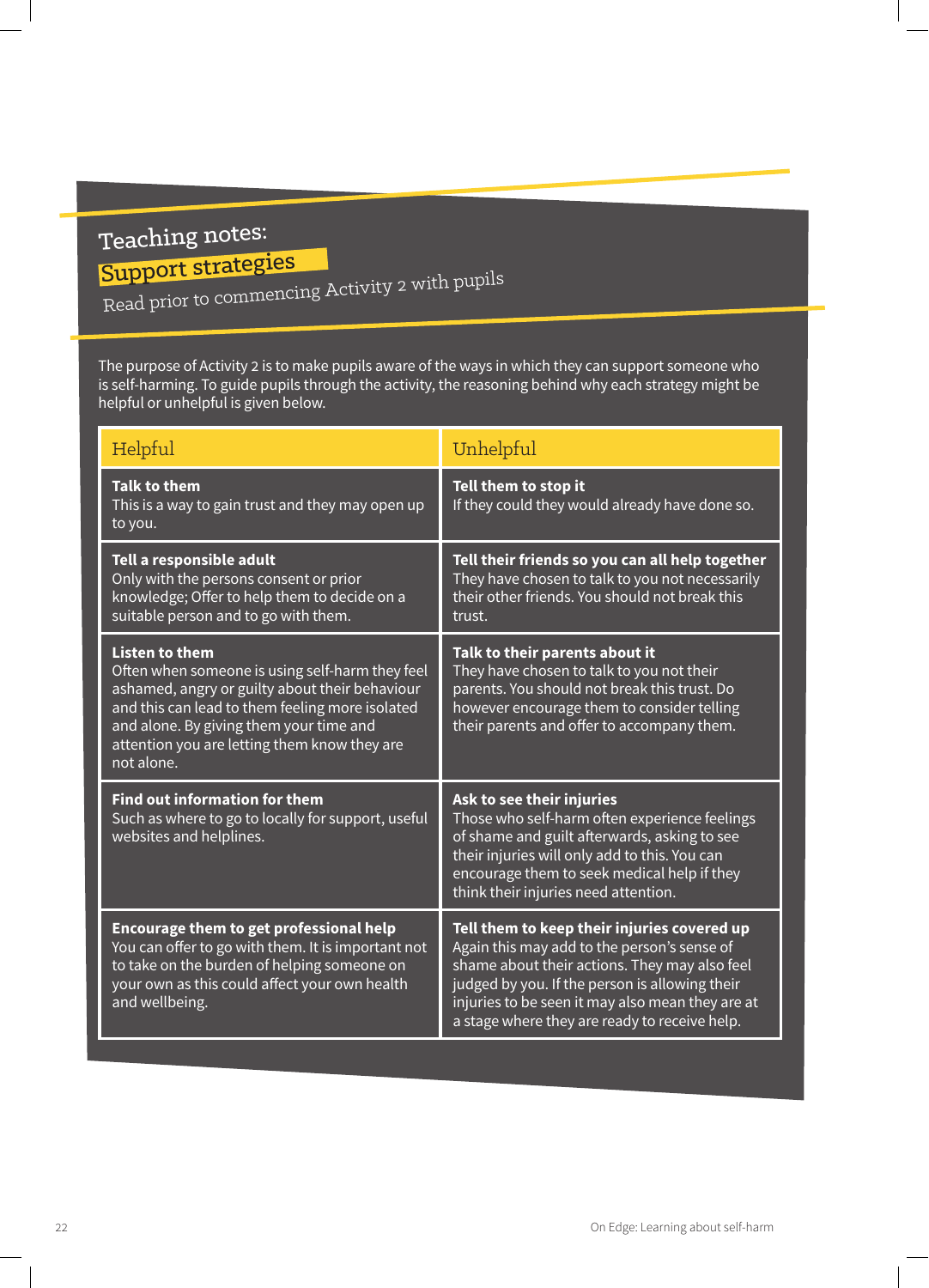### **Activity 2: Flash cards (25 minutes)**

The purpose of Activity 2 is to make pupils aware of the ways in which they can support someone who is self-harming. Some strategies however are more helpful than others.

Divide the pupils into groups of four or five and give each group a set of flash cards. Allow pupils 10 minutes to discuss in their groups which of the strategies they would regard as 'helpful' and those which they think might be 'unhelpful' to someone who self-harms. They should separate the cards into two piles. This will generate a great amount of debate as some strategies appear similar but there are subtle and important differences between them.

Ask each group to present to the class one strategy they would class as 'helpful' and one strategy that they would not. Ask them to give an explanation for both. Allow 10 minutes for this part of the activity.

Use the remaining 5 minutes to talk about any of the strategies not yet discussed and ensure the reasoning behind each has been fully explained.

# Teaching notes: The irresponsible promotion of self-harm and internet safety

Caution should be taken when using 'self-harm' as an internet search term. Whilst there are many websites providing help and advice related to this topic there are also those which promote self-harm in an irresponsible manner. Use your judgement as to whether or not to warn against these or simply concentrate on raising awareness of the recommended sites and resources.

Make reference to the school's internet safety guidance or CEOP (Child Exploitation and Online Protection Centre) advice.

### **Activity 3: Accessing professional help (15 minutes)**

The purpose of Activity 3 is to introduce pupils to the helplines and websites that can provide support, guidance and information on self-harm and how they can access them.

Recap what has been discussed so far during the lesson—the suggested list of people to turn to for help and the type of support that might be helpful. Explain that the next part of the lesson will focus on how to access professional support.

Start by asking them what helplines and websites they have heard of and what they think they offer?

If not volunteered by the pupils, draw attention to the following:

- **•** Childline
- **•** HOPELineUK
- **•** Samaritans
- **•** Get Connected
- **•** Young Carers Net
- **•** Alateen (part of Al-Anon)
- **•** Mind, specifically its exam stress advice

If you have time it may be worthwhile exploring a few of the websites to show the class what they look like and where to find their helpline numbers.

Not everyone has access to the internet. Remind pupils of where they can find printed information.

### **Activity 4: Myth Buster quiz revisited (5 minutes)**

The purpose of Activity 4 is to see if pupils have developed their understanding of self-harm and whether their attitudes and perceptions have changed as a result. Return the quiz sheets completed by pupils at the beginning of Lesson 1. Ask pupils to review their answers to see if they still agree with them or if there are any they would change as a result of what they have learned. Select a couple of students to feedback to the class the answers they would change and why.

Before dismissing the class remind pupils of the Keep Safe rules.